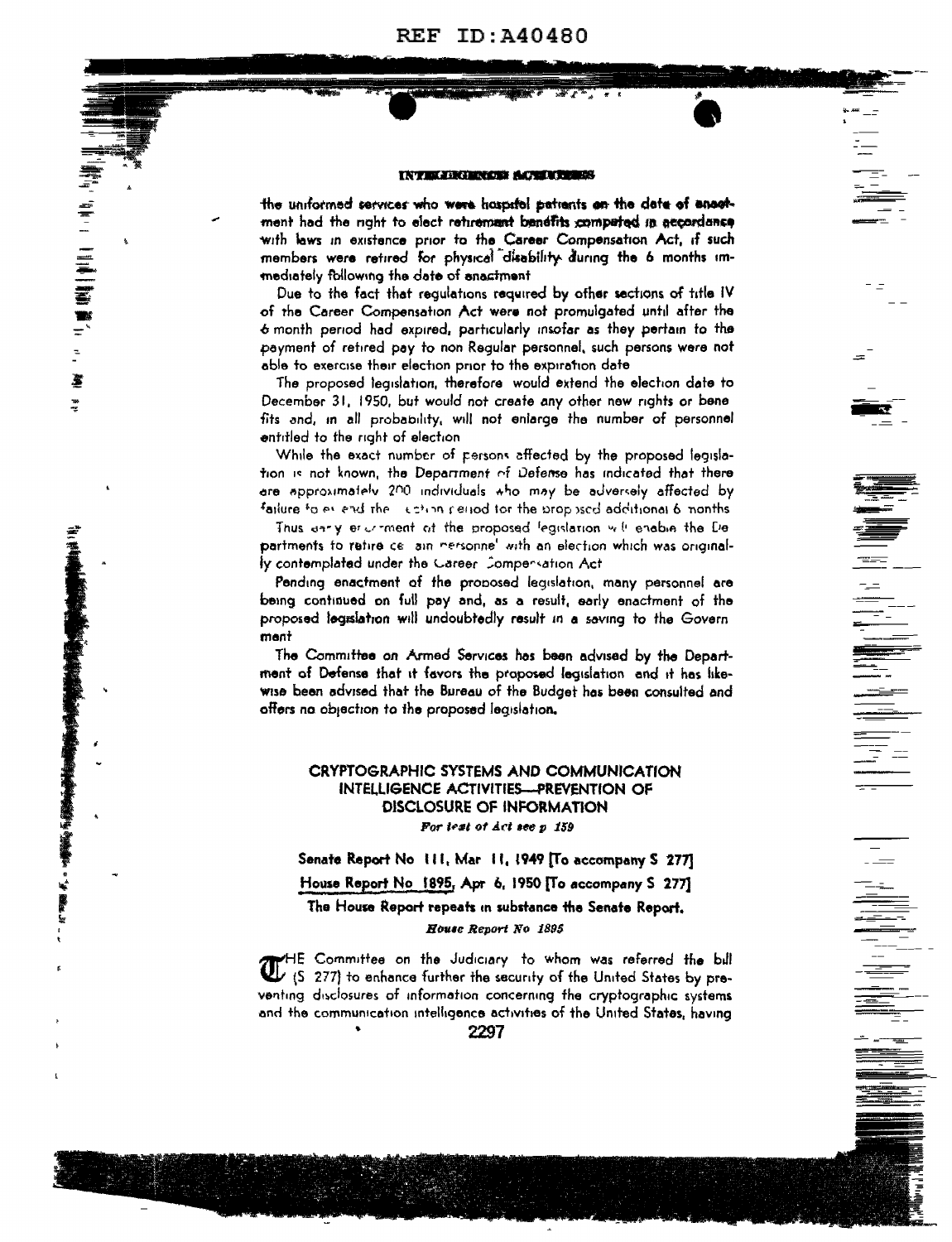

### LEGISLATIVE HISTORY

considered the same, reports favorably thereon without amendment and recommends that the bill do pass

## PURPOSE OF THE BILL

The purpose of this bill is to prevent the revelation of important information about the United States communication intelligence activities and United States codes and ciphers by persons who disclose such information without proper authority and to prescribe penalties to those knowingly and willfully reveating such information

### **GENERAL INFORMATION**

This bill makes it a crime to reveal the methods, techniques, and materiel used in the transmission by this Nation of enciphered or coded me sages it does not control in any way the free dissemination of intormation which might be transmitted by code or cipher Further, it makes it a crime to reveal methods used by this Nation in breaking the secret codes of a foreign nation it also prohibits under certain penalties the divulging of any information which may have come into this Government's hands as a result of such a code breaking The reason for the latter prohibition is to prevent the indication to a foreign nation that we may have broken their code system

At present two other acts protect this information but only in a lim ited way These are the Explorage Art of 1917 (40 Stat 217) and the act of June 10 1933 (48 Stat 122) Under the first unauthorized revela hon of information of this kind can be penalized only if it can be proved that the person making the revelation did so with an intent to injure the United States Under the second only dipiomatic codes and messages transmitted in diplomatic codes are protected. The present bill is designed to protect against knowing and willful publication or any other revelation of all important information aftecting United States communication intelligence ocerations and all direct information about all United States codes and ciphers

As the matter now stands prevontion of the disclosure of information of our cryptographic systems exclusive of State Department codes, and of communication intelligence activities rests solely on the disretion levalty and good judgment of numerous individuals. During the recont war there were many persons who acquired some information cavere by this bill in the course of their duties. Most of these individuss aru no longer connected with the services and are not now pron p te s from making disclosures which can be most damaging to the socurity of the United States. They are subject to the temptations of personal gain and of publicity in meking sensational disclosures of the personal information within the purview of this act

The nurbose of the bill is well summerized in the quotation from the dont Congressional Committee for the Investigation of the Attack on Pearl Harbor which recommerded on page 253 of the report, that-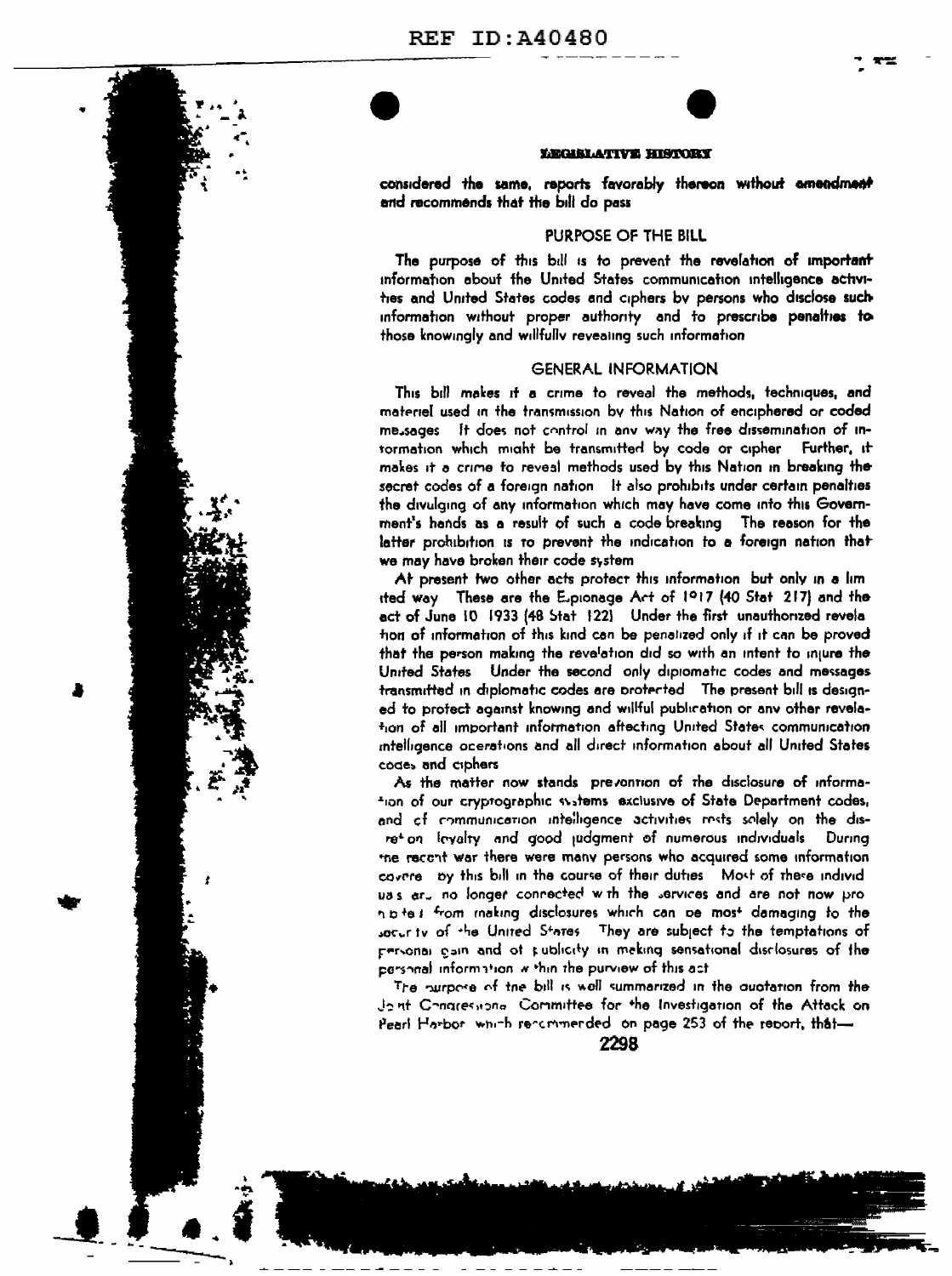#### INTELLIGENCE ACTIVITIES

effective steps be taken to insure that statutory or other reatrictions do not operate to the benefit of an enemy or other forces inimical to the Nations security and to the handicap of our own intelligence agencies With this in mind, the Congress should give serious study to among other things.  $\bullet \bullet \bullet \bullet$  legislation fully protecting the security of classified matter

This bill is an attempt to provide just such legislation for only a small category of classified matter a category which is both vital and vulnerable to an almost unique degree

Earlier versions of this same bill (S 805, 79th Cong, S 1019, 80th Cong and 5 2680 80th Cong) would have penalized the revelation or publication not only of direct information about United States codes and ciphers themselves but of information transmitted in United States codes and ciphers. This provision is not included in the present version Under the bill as now drafted there is no penalty for publishing the contents of United States Government communications (excupt, of course those which reveal intormation in the categories directly protected by the bill itselft. Even the texts of coded Government messages can be published without penalty as far as this bill is concerned whether re leased for such publication by due authority of a Government department or passed out without authority or against orders by personnel of a department in the latter case, of course, the Government personnel involved might be subject to punishment by administrative action but not it is noted under the provisions of this bill

**RADIO SOLONIA SE PROTECTO DE LA PROVISIONE DE LA PROTECTO DE LA PROTECTO DE LA PROTECTO DE LA PROTECTO DE LA PROTECTO DE LA PROTECTO DE LA PROTECTO DE LA PROTECTO DE LA PROTECTO DE LA PROTECTO DE LA PROTECTO DE LA PROTECT** 

The bill while carefully avoiding the infringement of civil liberties extends the protected field covered by the extremely narrow act of June 10 1933 (48 Stat 122), the latter being of far too limited application to afford to certain highly secret Government activities the protection which they need. The need for protection of this sort is pest illustrated by an account of the very circumstances which surrounded the enactment of the act of June 10, 1933 In 1931 there had been published in the United States a book which gave a detailed account of United States successes in breaking Japanese diplomatic codes during the decade prior to publication. In 1933 it was lea ned that the same author had already placed in the hands of his publishers the manuscript ot another book which made further detailed revelations of United States success in the breaking of fore an diplomatic chile. Immediate action secured the passage by the Congress of the measure of June 10 which effectively stapped publication of the second book. Unfortunately, the first book had done and continued to do irreparable harm. It had caused a furor in Japa ese Government circles and Japanese diplomatic codes had ceen changed shortly after its ampecrance. The new codes were more complex and difficult to intro the the hid ones and throughout the years from then until World War II not only the Japanese diplomatic cryptographers but the military and naval cryptographers as well were opviously cevining more tudy to cryptography than they ever had before in 1934 they introduced their first aiplomatic machine cipher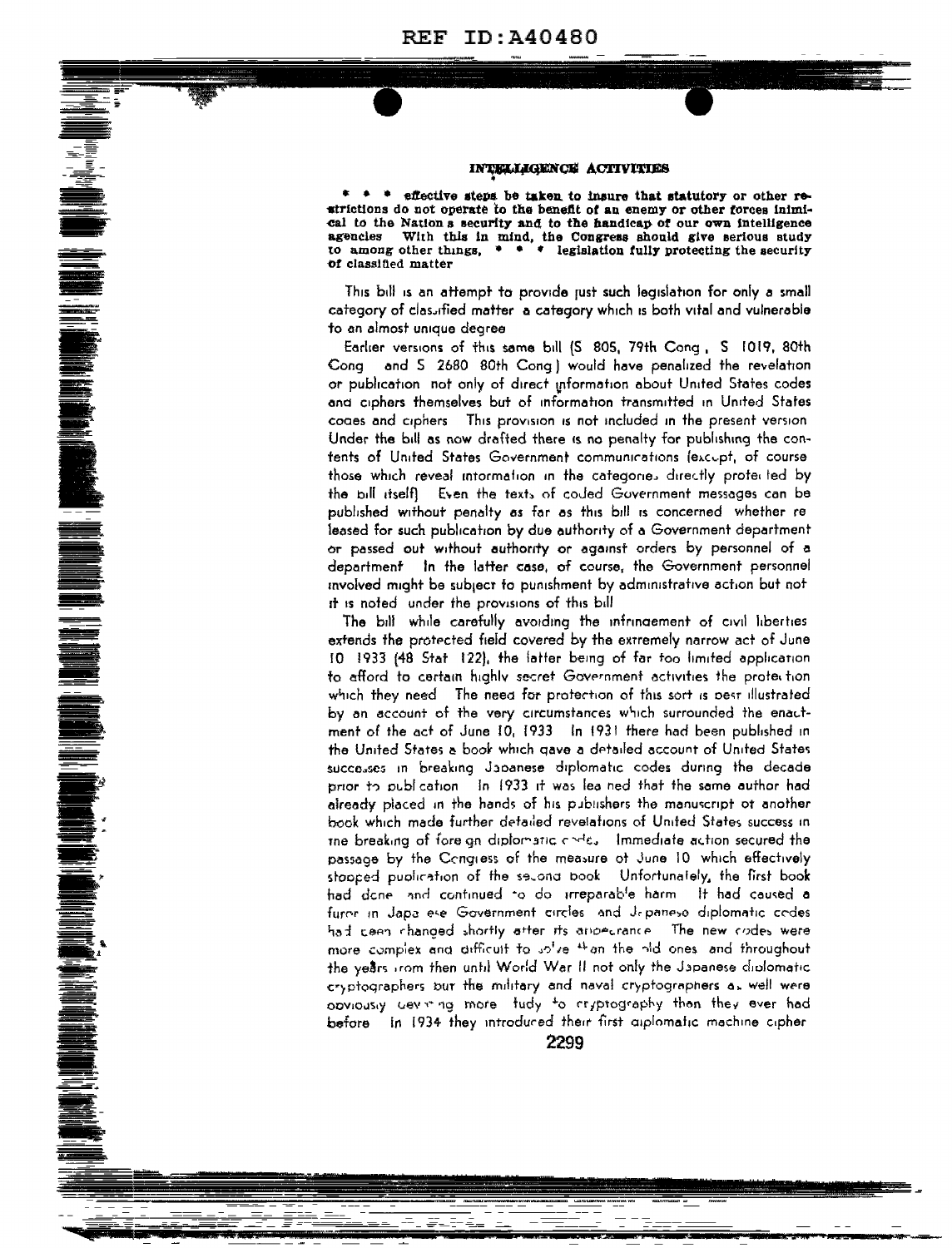



#### KECKKLATIVE HIMCOBE

Year by year, their codes and ciphers improved progressively by radical steps, and United States cryptanalysts had more and more difficulty and required more and more time to break them It can be said that United States mability to decode the important Japanese military communications in the days immediately leading up to Pearl Harbor was directly ascribable to the state of code security consciousness which the revelations of a decade earlier had forced on Japanese officialdom

#### ANALYSIS OF THE BILL

The bill would make it a crime punishable by not more than \$10,000 fine or 10 years' imprisonment, or both, to knowingly and willfully reveal two categories of information, namely (I) information which would nullify the efforts of United States communication intelligence agencies and (2) information which would permit foreign governments to read the secret afficial communications of the United States Information of the first category is covered by the following phrases (qualifying "information")

\* \* \* concerning the nature preparation or use of any code, cipher,<br>or cryptographic system of \* \* \* any foreign government

\* concerning the design construction, use, maintenance or repair of any device, apparatus or appliance used or prepared or planned<br>for use by  $* * *$  any foreign government<br> $* * *$  concerning the communication intelligence activities of the

United States or any foreign government

\* \* obtained by the processes of communication intelligence from the communications of any foreign government

information of the second category is covered by inclusion of the words, the United States or' in the first, second, and third of the phrases quoted above The bill does not prohibit the publication or disclosure of United States Government messages in general

In addition it should be noted that the restrictions on disclosure apply only to the types of classified information defined in the phrases quoted above The bill specifies that the classification must be in fact in the interests of national security

#### RECOMMENDATIONS OF THE DEPARTMENTS

There are printed below, letters from the Secretary of Defense and from the Acting Secretary of the Navy to the Speaker of the House of Representatives recommending the enactment of this legislation

> THE SECRETARY OF DEFFUSE Washington, December 31, 1948

The honorable the SPEAKER OF THE HOUSE OF REPRESENTATIVES Washington, D C

Attached is a fetter addressed to you by the Act-DEAR MR SPFAKFR ing Secretary of the Navy recommending the enactment of a proposed draft of legislation also attached bearing the title to enhance further the security of the United States by preventing disclosures of information concerning the cryptographic systems and the communication intelligence activities of the United States"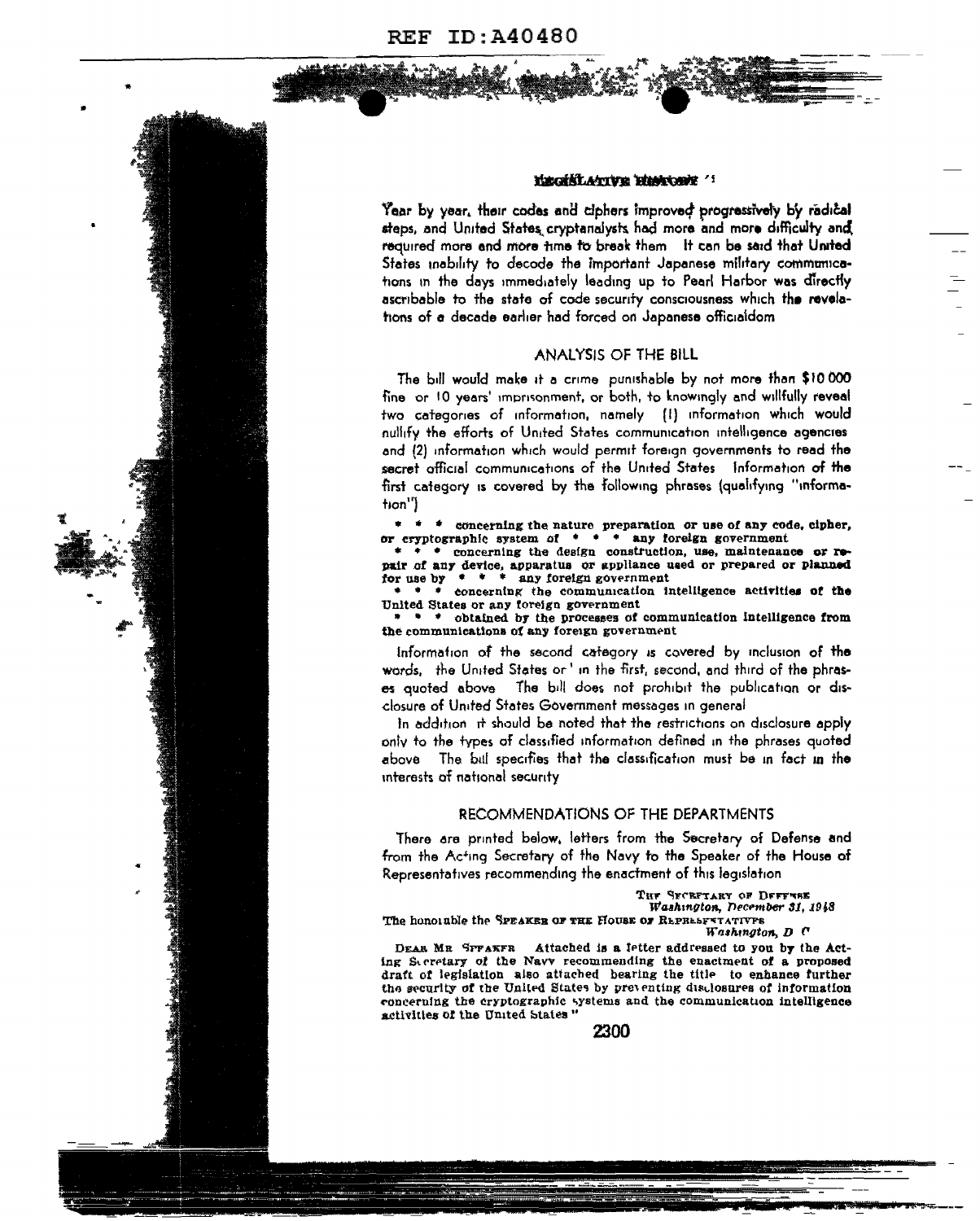

#### INTELLIGENCE ACTIVITIES

This legislation has been approved by me for inclusion in the National Military Establishment legislative program for the Eighty-first Congress, first session and responsibility for handling it on behalf of the Establishment has been placed in the Department of the Navy Sincerely yours,

**JAMFS FORRFSTAL** 

NAVY DFPARTMENT Washington December 23, 1948

The honorable the SIFARER OF THE HOUSE OF REPRESENT MILES **Hashington** D C

There is transmitted herewith a draft of a pro-DEAR MR SIFALER posed bill ' to enhance further the security of the United States by preventing disclosures of information concerning the cryptographic systems and the communication intelligence activities of the United States

The purpose of the proposed bill is to insure furthet the military security of the United States by providing that the unauthorized disclosure by any person of classified information concerning the cryptographic avstems and the communication intelligence activities of the United States shall be a statutory iffense

During the war it was necessary to make a great many matters of a confidential nature accessible to a considerable number of service personner and employees who have since been severed from their writime duttes and who may fail to safeguard ofher d information which is within their knowledge Existing laws do not adequately protect the security of information of this character and it is considered of utmost urgency and importance from the standpoint of national seculity that legislation be enacted which will fully protect the security of classified matter The Joint Congressional Committee for the Investigation of the Attack on Pearl Harbor recognized this fact and in its report recommended that Congress give serious study among other things to legislation fully protecting the security of classified matter<sup>\*</sup> (p 253)

The proposed bill represents the combined views of the Army Navy Air Force, Central Intelligence Agency and the Department of State as to the legislation which is necessary to prevent the unauthorized disclosure of such classified information The Navy Department is sponsoring this legislation on behalf of all of the foregoing organizations The proposed bill is identical with S 2630 (S0th Cong 2d sess) as reported from the Armed Services Committee

Furlier versions of the proposed legislation (S 805 79th Cong and S 1019 80th Cong) would have penalized the revelation or publication not only of direct information about United States codes and ciphers themselves but of information transmitted in United States codes and ciphers. This provision is not included in the present version

The proposed bill extends the protected field covered by the extremely narrow act of June 10 1933 (48 Stat 122 22 U  $\leq$  C 815) which act is of far too limited application to afford to certain highly secret Covernment activities the protection which they need. The proposed legislation does not in any way control the free orssemination of information which might be transmitted by code or cipher unless the information has been obtained by clandestine interception and cryptanalysis

At present there are two acts efforming ilmited protection to cryptographic information. These are the Esploinge Acc of 1917 (50 U  $>$  C il et sequind the above mentioned act of June 10 193? Under the Esplonate Act unauthorized retelation of information can be penalized only if it can be proved that the person making the revelation old so with the intent to injure the United States Under the 1933 act only diplomatic codes and messages transmitted in diplomatic codes are motorred The proposed leafsiation is designed to protect ageinst oub heition or any other revelation regardless of intent of all important information affecting United States communication intelligence operations and all direct information about all United States codes and ciphers